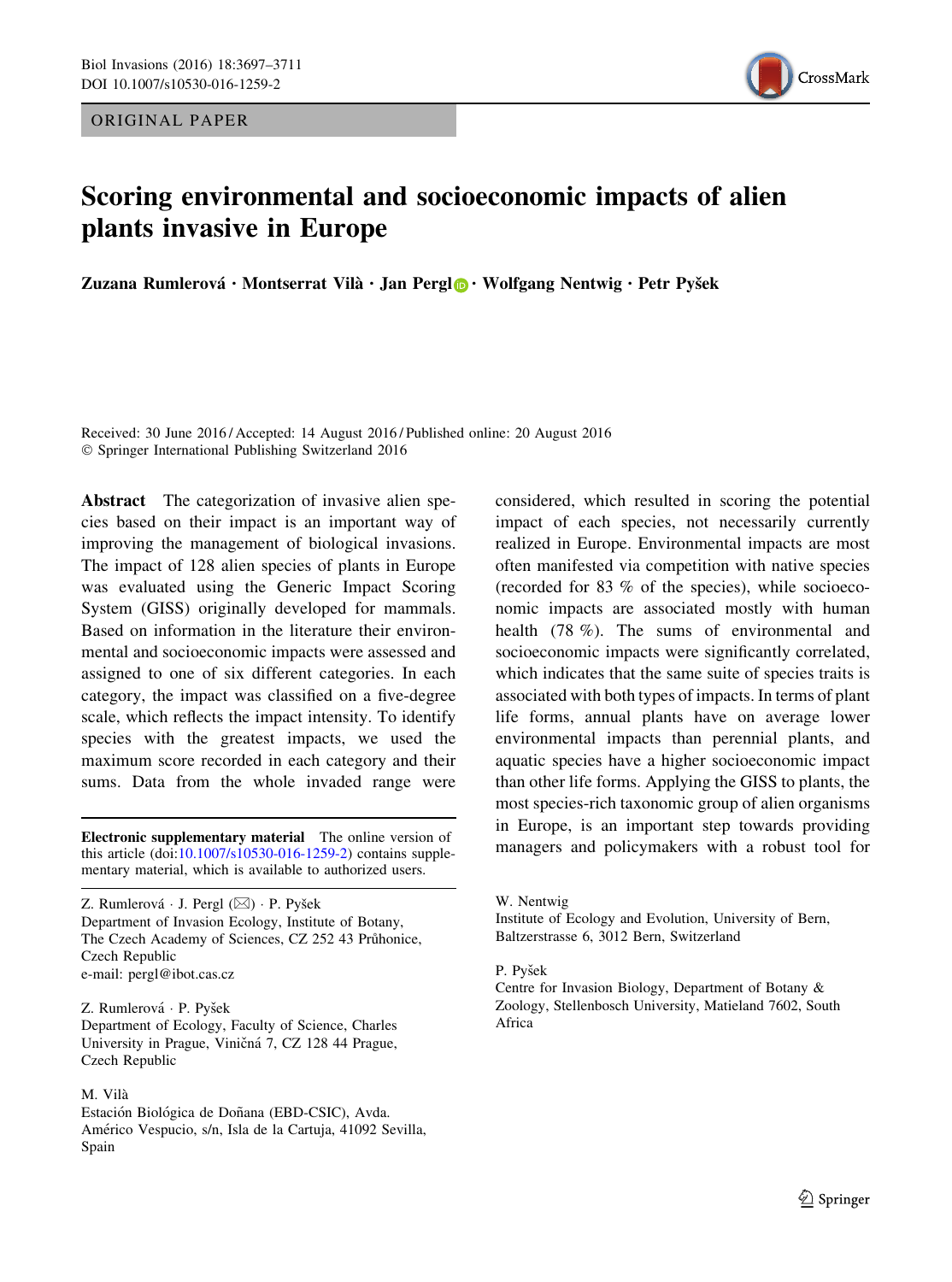identifying and prioritizing alien species with the highest impact.

Keywords Environmental impact · Europe · Generic Impact Scoring System - Invasive species - Plant invasions - Socioeconomic impact

## Introduction

The total number of alien fungal, plant and animal species introduced into Europe (including introductions within Europe) is  $\sim$  12,000 (DAISIE [2009](#page-12-0); Pergl et al. [2012\)](#page-13-0) and a recent comprehensive analysis reports 4140 naturalized plant species for this continent (van Kleunen et al. [2015](#page-14-0)) of which about 2440 are known to affect the environment and socioeconomy (Vilà et al.  $2010$ ). Because the numbers of established alien species in Europe is still growing with no sign of slowing down (Hulme et al. [2009](#page-13-0)), and that current invasions and their impacts are consequences of past socioeconomic activities (sensu invasion debt, Essl et al. [2011a](#page-12-0)), it is reasonable to assume that the impacts of biological invasions will continue to increase in the future. This creates an urgent need for improving the effectiveness of the management of biological invasions in Europe (Kettunen et al. [2009](#page-13-0); Scalera et al. [2012](#page-14-0); Genovesi et al. [2015\)](#page-12-0). The categorization of invasive species according to their impact is an important tool for prioritizing management actions. Science-based assessment of impacts of individual species is a key requirement for achieving this goal, and it may help to reduce damage to the environment and socioeconomy, which is known to be high, even by conservative estimates (Kettunen et al. [2009\)](#page-13-0).

The interest in research on impacts of biological invasions has grown rapidly in the last decade (Pyšek and Richardson [2010](#page-14-0); Jeschke et al. [2014;](#page-13-0) Kumschick et al. [2015a\)](#page-13-0), yielding theoretical frameworks (e.g., Byers et al. [2002;](#page-12-0) Levine et al. [2003;](#page-13-0) Barney et al. [2013;](#page-12-0) Ricciardi et al. [2013](#page-14-0); Blackburn et al. [2014](#page-12-0)), suggestions for standardization of terminology (Pyšek et al. [2012](#page-14-0); Ricciardi et al. [2013;](#page-14-0) Jeschke et al. [2014\)](#page-13-0) and reviews of methods (Skurski et al. [2014](#page-14-0); Barney et al. [2015](#page-12-0); Kumschick et al. [2015a,](#page-13-0) [b](#page-13-0)). This effort has stimulated a large number of case studies that provide a basis for comprehensive assessments and metaanalyses of impact mechanisms as well as illustrations of general patterns (see e.g., Gaertner et al. [2009,](#page-12-0) [2014;](#page-12-0) Powell et al. [2011;](#page-14-0) Vila` et al. [2011,](#page-14-0) [2015](#page-14-0); Hulme et al. [2014](#page-13-0) and references therein). For plants, the existing case studies routinely address only a few types of impacts and this may lead to potentially biased predictions (Hulme et al. [2013](#page-13-0)).

Based on the knowledge of a given species, riskassessment schemes try to categorize and rank species with respect to the risk they pose if introduced into a new region, mainly with respect to the probability of becoming established and invasive (e.g., Pheloung et al. [1999;](#page-14-0) Roy [2014;](#page-14-0) Kumschick and Richardson [2013\)](#page-13-0). Although the potential for an impact is a significant component of risk assessment schemes, 87 % of assessments are primarily based on expert opinions (Leung et al. [2012\)](#page-13-0). Indirectly, expert opinions are also derived from published information, but a direct reference to published literature facilitates further impact analyses and enables its quantification. This can be achieved by a scoring system (Generic Impact Scoring System–GISS); Nentwig et al. [2010](#page-13-0); see Nentwig et al. [2016](#page-13-0) for a detailed methodological description and review), based, as much as possible, on rigorous evidence published in case studies and categorized in a standard manner, which enables direct comparisons among species. The semi-quantitative scoring based on exactly defined types of impact was originally developed for mammals introduced into Europe (Nentwig et al. [2010](#page-13-0)), then later applied to birds (Kumschick and Nentwig [2010\)](#page-13-0) and used to compare the magnitude of impacts between both taxonomic groups (Kumschick et al. [2013](#page-13-0), [2015a](#page-13-0)), and recently also elaborated for arthropods (Vaes-Petignat and Nentwig [2014](#page-14-0)) and fish (van der Veer and Nentwig [2015\)](#page-14-0). This scheme has become the basis for formulating a conceptual framework for all taxa (Nentwig et al. [2016](#page-13-0); Kumschick et al. [2012,](#page-13-0) [2015b](#page-13-0); Blackburn et al. [2014\)](#page-12-0).

There are several studies comparing the impacts of species in native versus invaded ranges (e.g., Hejda [2013;](#page-13-0) Lamarque et al. [2012](#page-13-0)), which provide vague but significant support for the view that the impact in invaded ranges can be higher, at least for some species (Parker et al. [2013\)](#page-13-0). Therefore, because impact in the native range is rarely measured we used data only from the invaded range in this study. Nevertheless, it is clear that assessment of impact may differ regionally and there is a difference between the actual (observed in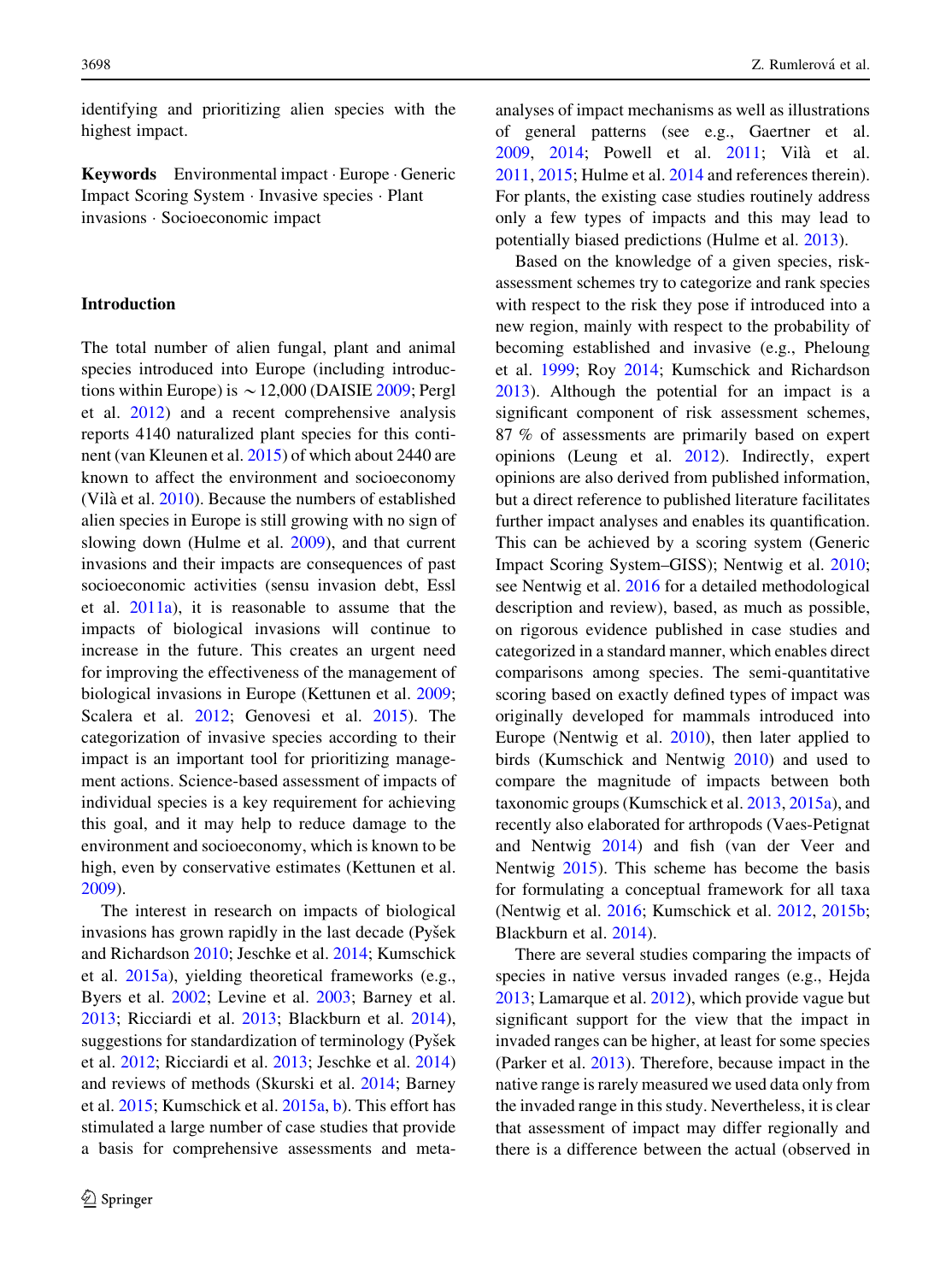the studied region) versus potential (to be expected in the whole invaded range) impacts (Jeschke et al. [2014\)](#page-13-0). Thus ''potential impact'' (maximal score found in the invaded range) might be a good indicator of future impact, and reasonable basis for management based on the precautionary principle.

Recent reviews reveal that the majority of scoring systems and risk assessment schemes focus mainly on ecological (environmental) impacts of alien species (Essl et al. [2011b](#page-12-0); Leung et al. [2012](#page-13-0); Roy [2014](#page-14-0)). However, a complex evaluation addressing ecological as well as socioeconomic impacts is needed for the proper prioritization of invasion management, both for conservation purposes and human well-being (Pejchar and Mooney [2009](#page-13-0); Pergl et al. [2016](#page-13-0)). The advantage of GISS is that it evaluates both environmental and socioeconomic impacts in a comparable way, and thus provides a standardized background for the decisionmaking procedures used by policymakers and stakeholders (Genovesi et al. [2015](#page-12-0); Vaes-Petignat and Nentwig [2014;](#page-14-0) Kumschick et al. [2015a\)](#page-13-0).

Plants are a taxonomic group in which 5.6 and 5.4 % of the species introduced into Europe are reported to cause environmental and socioeconomic impacts, respectively (Vilà et al. [2010\)](#page-14-0). This is less than for other taxa, in particular, vertebrates and freshwater biota (30 % each), but since about half of all alien species in Europe are plants (Lambdon et al. [2008\)](#page-13-0) then more plants than other taxa are known to have an impact. Early in the 2000s, there were 326 species of plants that were causing ecological impacts and 315 with socioeconomic impacts (Vila` et al. [2010,](#page-14-0) [2015](#page-14-0)). This, together with the fact that plants are primary producers and directly affect several trophic levels, which is manifested by a range of types of impacts in a variety of ecosystems (Pyšek et al.  $2012$ ), highlights the need for identifying those species with the most severe impacts. Surprisingly, a quantitative assessment of particular plant species, similar to those for the mammals, birds and invertebrates mentioned above, is lacking. Our paper aims to close this gap by applying GISS to alien plants in Europe in order to answer the following questions: (1) Which alien species of plants have the greatest potential environmental and socioeconomic impacts in Europe? (2) Does their ranking in terms of environmental and socioeconomic impacts differ? (3) Are there species traits associated with different magnitudes of impact?

(4) What are the mechanisms most frequently associated with these impacts?

#### Methods

#### Selection of species

To avoid a subjective selection of the species used in the impact assessment, we performed stepwise selection based on the distribution of candidate species in the region studied and their known impact. The species used in this study were selected from the DAISIE database [\(www.europe-aliens.org\)](http://www.europe-aliens.org). Species of plants alien to Europe (i.e., with a native range outside Europe; Lambdon et al. [2008\)](#page-13-0), introduced into at least one of the DAISIE regions after 1500 (neophytes), and with an ecological and/or socioeconomic impact recorded in the DAISIE database were selected (152 species). These criteria resulted in the exclusion of archaeophytes (species introduced before 1500; see Pyšek et al. [2004](#page-14-0) for definitions), whose main region of origin is the Mediterranean. Indication of impact in the DAISIE database is based on published records (Vilà et al.  $2010$ ), but only by a binary description with no indication of the strength (no/known/unknown impact). This information was used to rapidly select those species with a recorded impact in Europe. Of this species pool, only those occurring in more than 10 regions (out of the 86 distinguished in DAISIE) and hence with widespread distribution in Europe, were chosen (104 species). To avoid the exclusion of some widely distributed species because their impact was not reported in DAISIE, we added those with no impact that were recorded in at least 25 regions. Finally, to avoid excluding some important invaders, we checked the list resulting from the above screening against species invasive in Europe listed by Weber [\(2003](#page-14-0)). The selection resulted in 128 alien plant species for which evidence of impacts was searched.

## Impact scoring

The species were scored using the Generic Impact Scoring System, originally developed for mammals (GISS; Nentwig et al. [2010](#page-13-0)). The GISS separates the impacts of invasive alien species into environmental and socioeconomic, with each group divided into six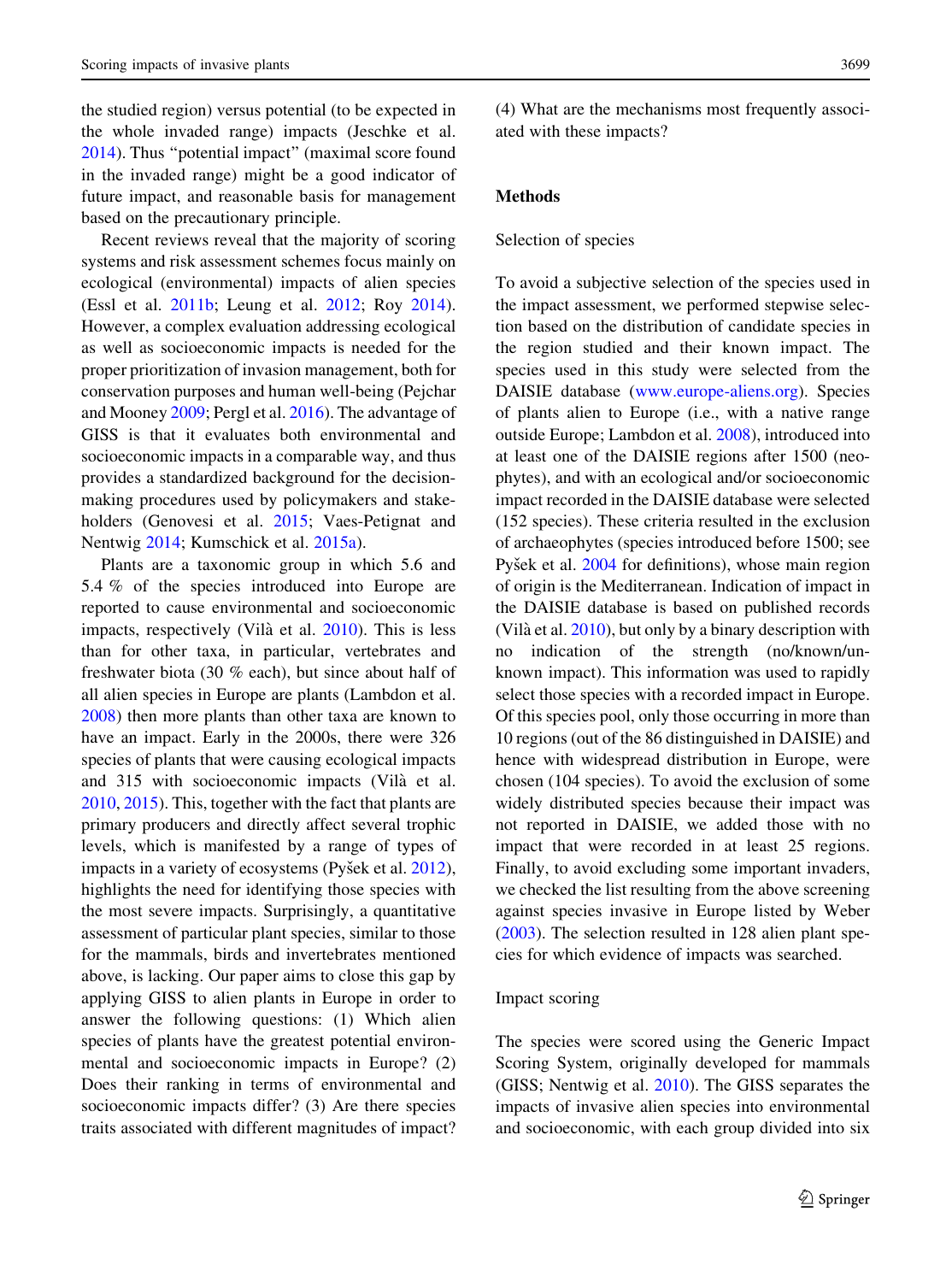<span id="page-3-0"></span>different categories (Table 1), that are defined by using a formal description (see El. Appendix 1). In each of these twelve categories, the impact is classified on a five-degree scale reflecting impact intensity, plus a zero impact level for no impact known or detectable. The scoring points represent the intensity levels and range from 1 (minor impact) to 5 (major impact). For the purpose of the present study, the formal Handbook description of the 12 impact categories used for animals was expanded to reflect the ecology of plants and their role in ecosystems, based on case studies of plant impacts, reviews of their mechanisms and our experience of this topic (Vilà et al.  $2011$ ,  $2015$ ; Pyšek et al. [2012](#page-14-0); Hulme et al. [2013\)](#page-13-0).

For each species the information about its impact was searched in (1) ISI Web of Knowledge, by using the species' scientific name combined with keywords indicating its alien/invasive status; (2) databases of invasive species with impacts recorded, namely DAISIE, NOBANIS (The European Network on Invasive Alien Species, [www.nobanis.org](http://www.nobanis.org)) and GISD (The Global Invasive Species Database, [www.issg.](http://www.issg.org) [org](http://www.issg.org)); (3) other bibliographic sources of information, including regional and national case studies and books mentioned in the primary literature (e.g., Brundu et al. [2001;](#page-12-0) Sanz-Elorza et al. [2004;](#page-14-0) Fried [2012](#page-12-0)). We distinguished those cases in which an impact is searched for in a particular study but not found (0 score assigned) from those when it was not searched for (coded as NA), and hence not used in our analysis. The list of data sources is provided in Appendices S2 and S3.

As the precautionary principle was adopted in this study we obtained information on the potential impact of a species in the whole of the area it had invaded, including regions outside Europe (e.g., Bossard et al. [2000;](#page-12-0) Dufour-Dror [2012\)](#page-12-0). The native range was not considered except to identify if the species is poisonous or spiny, as these traits are unlikely to differ in the native and invaded ranges.

To explore whether the availability of data on impact depends on how frequently the species is studied, the number of studies found in the Web of Knowledge using the name of the species and the keywords ''invas\* or exot\* or weed\*'' (searched in December 2013) was used as a proxy of research intensity.

## Species traits

For each species included in this study we obtained information on the following biological traits: life history (longevity: annual, perennial); life form (grass, herbaceous, shrub, tree, vine, aquatic); plant height; seed size; toxicity (yes/no); type of pollination (insect, wind, water, selfing); dispersal vector (wind, water, zoochory); type of mycorrhiza (ECM—ectomycorrhiza, AM—arbuscular mycorrhiza, none); vegetative reproduction (yes, no). The region of origin of the species was also recorded as follows: Africa, North America, Central America, South America, Asia and Australia. The data on species traits were taken from several databases such as CzechFlor (a working

|  |                                                                                                                       | Table 1 Overview of categories scored in the two impact groups (environmental and socioeconomic), and number of alien species |
|--|-----------------------------------------------------------------------------------------------------------------------|-------------------------------------------------------------------------------------------------------------------------------|
|  | for which the data were found, out of the 128 species screened. Number of scored categories includes also zero scores |                                                                                                                               |

| 1. Environmental impacts                                                            | No. of<br>species | 2. Socioeconomic impacts                  | No. of<br>species |
|-------------------------------------------------------------------------------------|-------------------|-------------------------------------------|-------------------|
| 1.1 Direct impacts on plants (e.g., allelopathy)                                    | 53                | 2.1 Impacts on agricultural<br>production | 42                |
| 1.2 Impacts on animals (e.g., through altered food availability or<br>palatability) | 46                | 2.2 Impacts on animal production          | 15                |
| 1.3 Indirect impacts on other species (e.g., through resource competition)          | 84                | 2.3 Impacts on forestry production        |                   |
| 1.4 Impacts through transmission of diseases or parasites                           | 11                | 2.4 Impacts on human infrastructure       | 19                |
| 1.5 Impacts through hybridization                                                   | 16                | 2.5 Impact on human health                | 74                |
| 1.6 Impacts on ecosystems                                                           | 60                | 2.6 Impacts on human social life          | 20                |
| Total with impacts recorded                                                         | 101               | Total with impacts recorded               | 96                |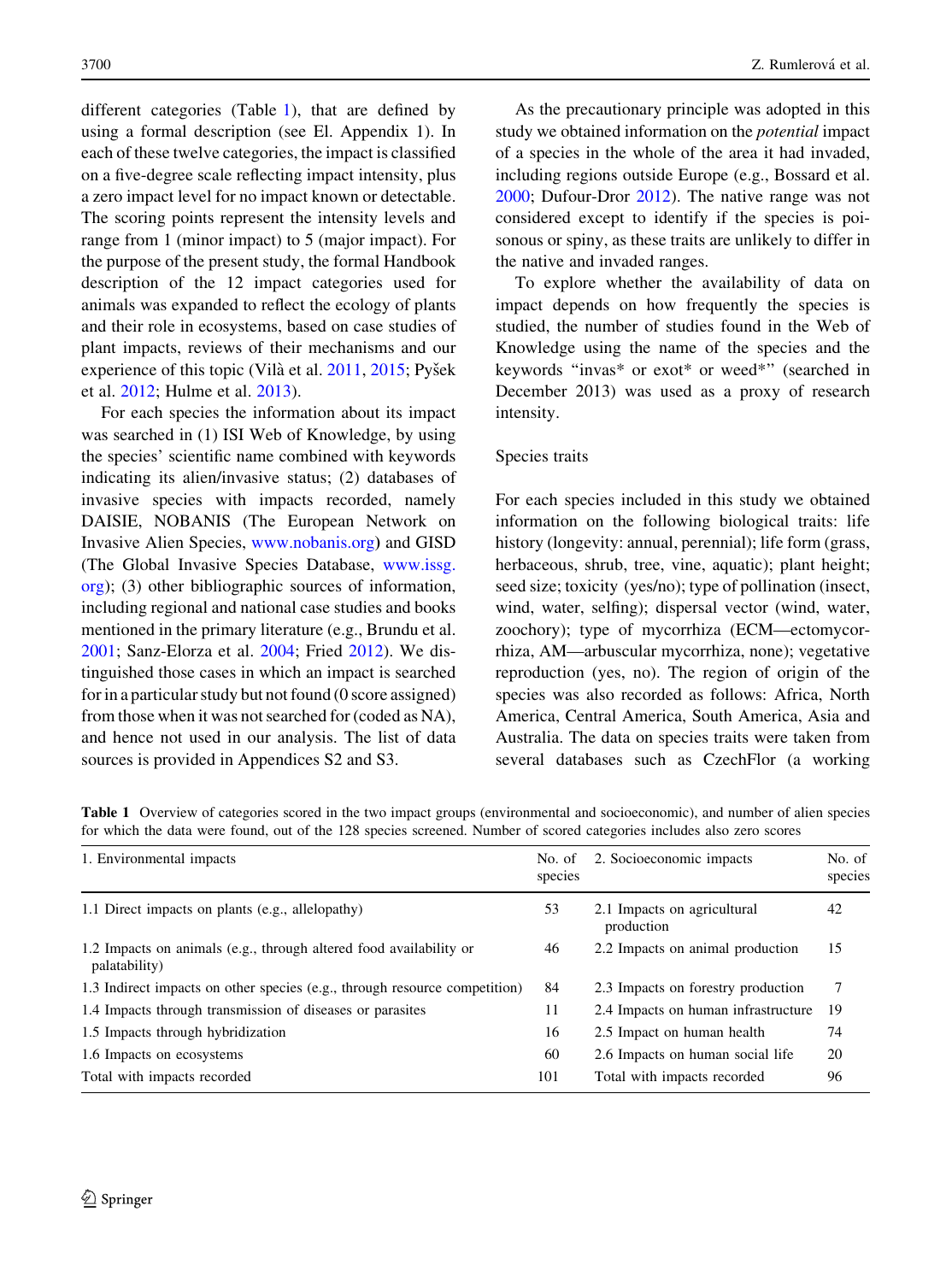database of the Czech flora held at the Institute of Botany, CAS), BiolFlor (Klotz et al. [2002;](#page-13-0) [www.2.ufz.](http://www.2.ufz.de/biolflor) [de/biolflor](http://www.2.ufz.de/biolflor)), United States Department of Agriculture—Natural Resources Conservation Service [\(www.](http://www.plants.usda.gov) [plants.usda.gov\)](http://www.plants.usda.gov), Pacific Island Ecosystems at Risk [\(www.hear.org/pier\)](http://www.hear.org/pier) and Mycorrhizal Associations [\(www.mycorrhizas.info](http://www.mycorrhizas.info)).

## Statistical analyses

The impact of each species in each category was expressed by assigning the maximum score recorded in the above sources. If different sources report different levels of impact for a given category, only the highest score was considered. This decision was based on the worst case scenario principle (in accordance with Blackburn et al. [2014](#page-12-0)); that is, the potential impact of a species can be independent of conditions that mediate its realized impact in areas it invades. Based on these maximum scores, for each species and impact group (environmental, socioeconomic) two measures were calculated: (1) ''logarithmic sum'' of all values scored across the six categories ( $log_{10}(\Sigma(10^{\circ}$ impact values)) and (2) variance among categories. Logarithmic sum was used to reflect the exponential nature of the gradual increase in the levels of the GISS system, when individual levels of impact are of different orders of magnitude (El. appendix S3).

The significance of the relationship between species' impact scores and research intensity (the number of studies on the species on the Web of Science); between species' impact scores and the number of regions it occupies; and between species environmental and socioeconomic impact scores was tested using Pearson's product-moment correlation test. All analyses were done in R (Crawley [2007](#page-12-0); R Development Core Team [2010](#page-14-0)).

Regression trees were used for the exploratory analysis with the maximum scores of impact in both groups (environmental, socioeconomic) as a dependent variables, and species' biological traits and the region of origin as explanatory variables. Square roots of inverse values of the numbers of species within genera were used as weights to minimize the effects of phylogenetic autocorrelations between closely related species. Plants for which no information was found were not included in the analyses. Regression trees were chosen because of their flexibility and robustness, ability to deal with combinations of categorical

and numeric explanatory variables and capacity to take into account missing data (De'ath and Fabricius [2000\)](#page-12-0). Trees were constructed in CART Pro v. 7.0 (Breiman et al. [1984](#page-12-0); Steinberg and Colla [1997](#page-14-0); Steinberg and Golovnya [2006](#page-14-0)). Series of 50 crossvalidations were run and the modal (most likely) single optimal tree was chosen for description. Tenfold cross-validation was used to choose the optimal tree based on the one-SE rule (Breiman et al. [1984](#page-12-0)). The optimal tree was presented graphically, with the root standing for undivided data at the top, and the terminal nodes, describing the most homogeneous groups of data, at the bottom of the hierarchy.

One-way ANOVA was used to test for the significance of the effect of life forms on impact scores and Tukey's HSD test for post hoc testing of the differences among particular life forms.

## Results

Availability of information on impacts

The 128 species studied belong to 94 genera and 51 families. In total, 358 publications and 20 fact sheets from web sites (NOBANIS, ISSG, USDA and AGRIC) were used (in appendix S2 are shown only unique references for impact values) to assign 450 scores to the species. From these species, 55 and 29 are native to North and South America, respectively, 27 to Asia, 20 to Africa, 13 to Central America and seven originate from Australia. In terms of life history and life form, the data set included 37 perennial herbaceous plants, 34 annual herbaceous plants, 20 shrubs, 18 trees, seven aquatic plants, eight vines, seven perennial grasses and four annual grasses. Note that the totals exceed the number of species as some are assigned to several geographical regions based on their native ranges and life histories.

We did not find any information on environmental and socioeconomic impacts for 27 and 32 species, respectively. Therefore, these species were not included in the analyses. Only one species in each group, Elaeagnus commutata for environmental (category 1.3), and Echinocystis lobata for socioeconomic impacts (category 2.1) was assessed but zero impact found. This resulted in 101 species that were reported to have at least some environmental and 96 with reported socioeconomic impacts, i.e. 79 and 75 % of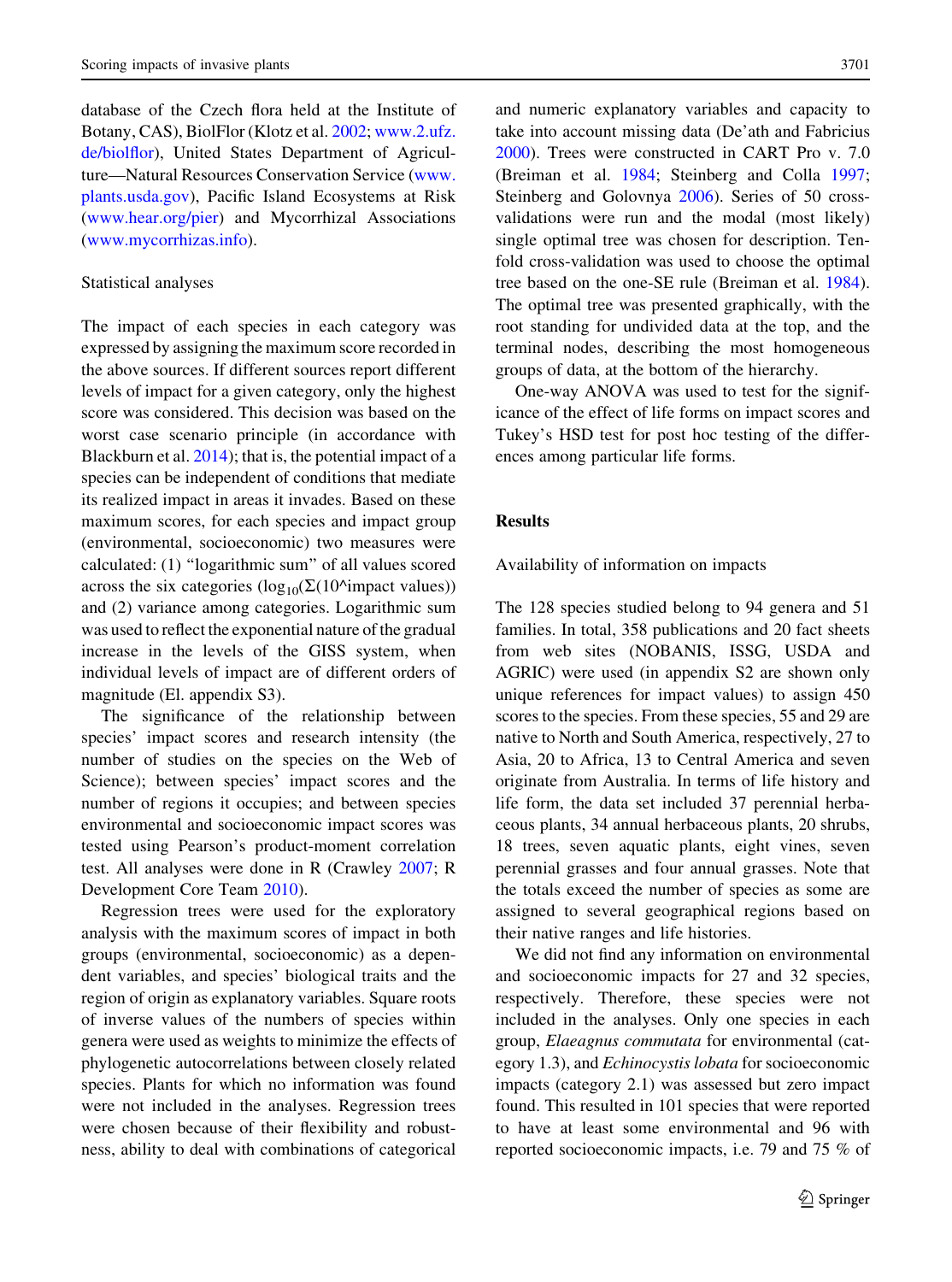The sum of species maximal impacts across all categories in both groups were not correlated with the number of studies on the species recorded on the Web of Science (r = 0.086, df = 126,  $p = 0.336$ ). This indicates that the probability of recording a high impact does not increase with research intensity.

## Species with the greatest potential impacts

Environmental and socioeconomic impacts can be combined as the scores in the two impact groups are correlated across species (see below). Lantana camara, Eichhornia crassipes, Elodea canadensis, Crassula helmsii, Fallopia japonica and Heracleum mantegazzianum are the top six European invaders, with overall potential impacts exceeding one third of the possible sum of scores (Fig. [1](#page-6-0)).

In terms of categories, representing different mechanisms of environmental impact and socioeconomic sectors affected, competition with other species (category 1.3) was the most frequent among the environmental impacts, recorded in 84 species (83 %) of the total species with impact). Impact on human health (category 2.5) was the most often recorded among socioeconomic impacts, with evidence found for 74 species (78 %). Some of the impacts are rarely recorded, namely transmission of diseases (category 1.4, 11 %) and hybridization with native species (category 1.5, 16 %) among environmental, and impact on forestry production (category 2.3, 7 %) among socioeconomic impacts (Table [1](#page-3-0)).

Regarding the magnitude of impacts, environmental impacts were strongest on competition and ecosystem functioning. The scores in categories of socioeconomic impacts were generally of similar magnitude, with competition and ecosystem impact being the highest (Fig. [2\)](#page-7-0).

Correlation between the total impact of a species and the number of regions it occupies was not significant  $(r = -0.152, t = -1.667, df = 118,$  $p = 0.098$ ) revealing that widespread species do not have a stronger impact than those with (currently) a restricted distribution. This correlation was significant neither for environmental nor socioeconomic impacts  $(r = -0.183, t = -1.8474, df = 99, p = 0.068; and$  $r = 0.068$ ,  $t = 0.653$ ,  $df = 94$ ,  $p = 0.516$ , respectively). However, there was a significant correlation between environmental and socioeconomic impacts of a given species  $(r = 0.279, t = 2.499, df = 74,$  $p<0.05$ ).

## The effect of species traits

Only life history was correlated with impact when the optimum regression tree for maximal environmental impact was used to identify the relevant traits among the whole suite of traits considered. The tree had two terminal nodes, with plant longevity as the split (Fig. [3](#page-8-0)a). Annual plants had lower impact than perennials. The regression tree for socioeconomic impact had two terminal nodes and indicates that aquatic plants have on average a considerably higher impact than other life forms (Fig. [3](#page-8-0)b).

As regression trees indicated that the only biological traits affecting the impact scores were those related to life form, we tested the differences in impacts with respect to this trait using the sum of impacts. There was a significant difference (one-way ANOVA; F = 3.443; df = 5, 95;  $p < 0.01$ ) in environmental impacts (Tukey HSD) for only vines and aquatic plants (difference: 1.6;  $p = 0.054$ ; Fig. [4a](#page-8-0)). For socioeconomic impacts, the differences were among the following life histories, at a lower significance level than for their environmental impact  $(F = 3.073; df = 5, 90; p < 0.05)$ : aquatic plants had higher sums of economic impacts across categories than terrestrial herbaceous plants (difference: 1.4;  $p = 0.004$ ) and trees (difference: 1.5;  $p = 0.009$ ) (Fig. [4](#page-8-0)b).

## **Discussion**

Plant invaders with the greatest impacts in Europe: What do the measures tell us?

For more than 75 % of alien plant species that are currently widespread in Europe there is some information on impact reported in the literature. This is linked with another finding of this study, that once the impact of an alien species of plant is studied, some level of impact is likely to be detected. For only two species in each group, environmental and economic, were impacts studied but not found. Although it might also reflect, at least to some extent, that species are selected for study in which a significant impact is a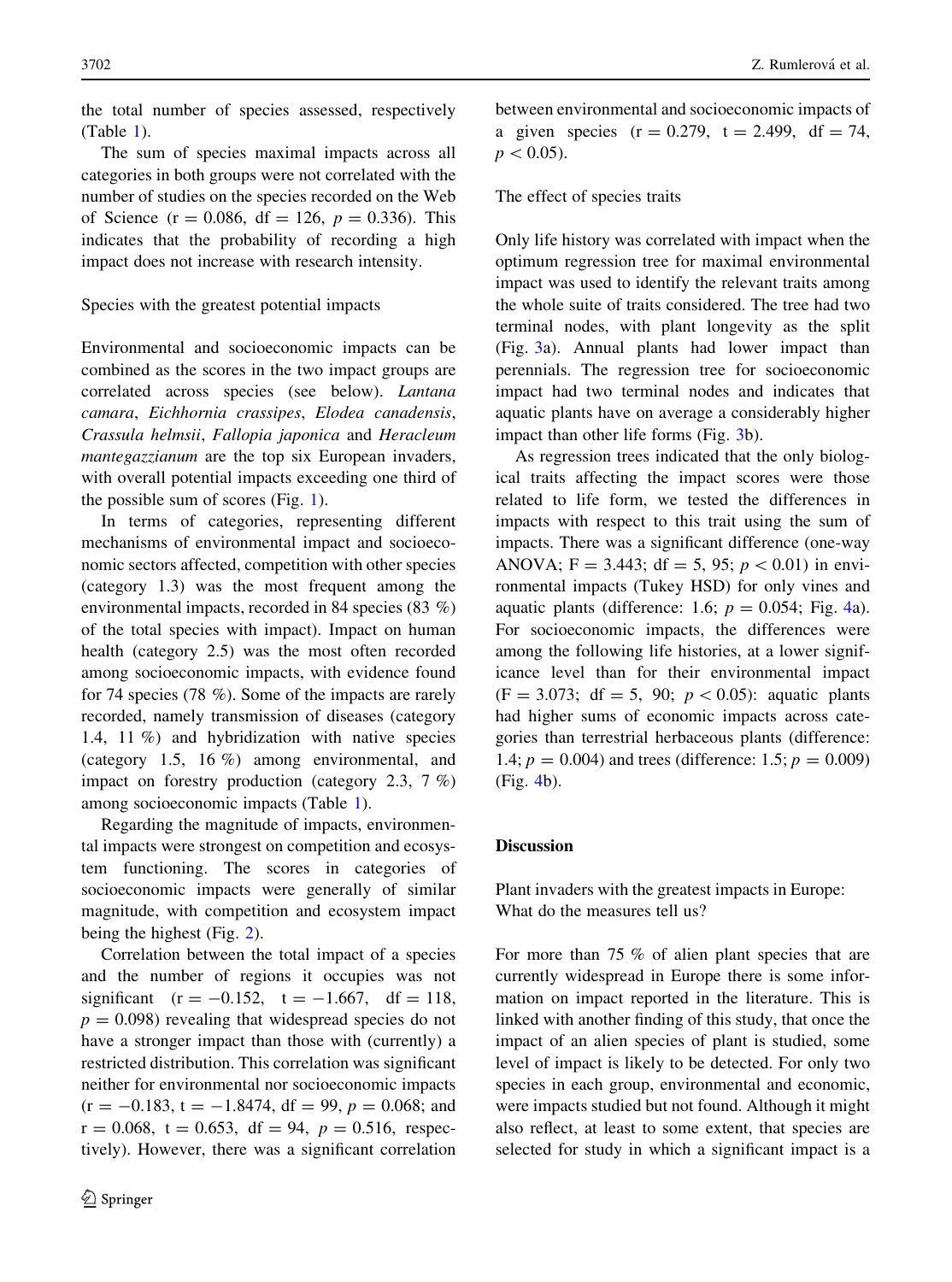<span id="page-6-0"></span>

priori expected (Hulme et al. [2013\)](#page-13-0), overall it supports recent suggestions that alien species, once established, are very likely to have some impact (Ricciardi et al. [2013;](#page-14-0) Blackburn et al. [2014](#page-12-0)).

We did not find a correlation between the number of regions occupied by an alien plant and the total sum of its impact scores. The top three species with the highest impact (Lantana camara, Arundo donax and Eichhornia crassipes) are present only in 13, 17 and 11 regions, respectively (out of a total of 86). Of the top three species in terms of distribution (*Elodea canaden*sis, Galinsoga parviflora and Conyza canadensis, present in 58, 45 and 44, respectively) the latter two have moderate average impacts of 3 and 3.5, and only Elodea canadensis has a massive impact.

The significant correlation between environmental and socioeconomic impacts indicates that the species with a high environmental impact have specific traits (life form being the most important in our analysis) that are also associated with a high economic impact, such as the aquatic life form in e.g. Elodea canadensis or Eichhornia crassipes. There are also species with a high environmental but low or no socioeconomic impact (e.g. Carpobrotus edulis or Acacia saligna).

The total logarithmic sum for both groups provides a robust measure for identifying species with the highest overall potential impacts in Europe, with Lantana camara, Eichhornia crassipes, Elodea canadensis, Crassula helmsii, Fallopia japonica and Heracleum mantegazzianum at the top of the list. Still, the lists of 24 species with highest environmental and socioeconomic impacts differ, and only nine species are on both lists (Table [2](#page-9-0)), underlining the importance of measuring both impact groups. The sum of scores captures the species' summary impact and its overall magnitude, and may thus provide robust information for prioritization at country scale (in terms of legislative support and financial resources) as well as a basis for management or inclusion in international prevention systems. Possibility of using the maximal score instead of the sum of scores would be in accordance with the recently proposed scheme for the classification of alien species based on the magnitude of their environmental impacts where the assignment of a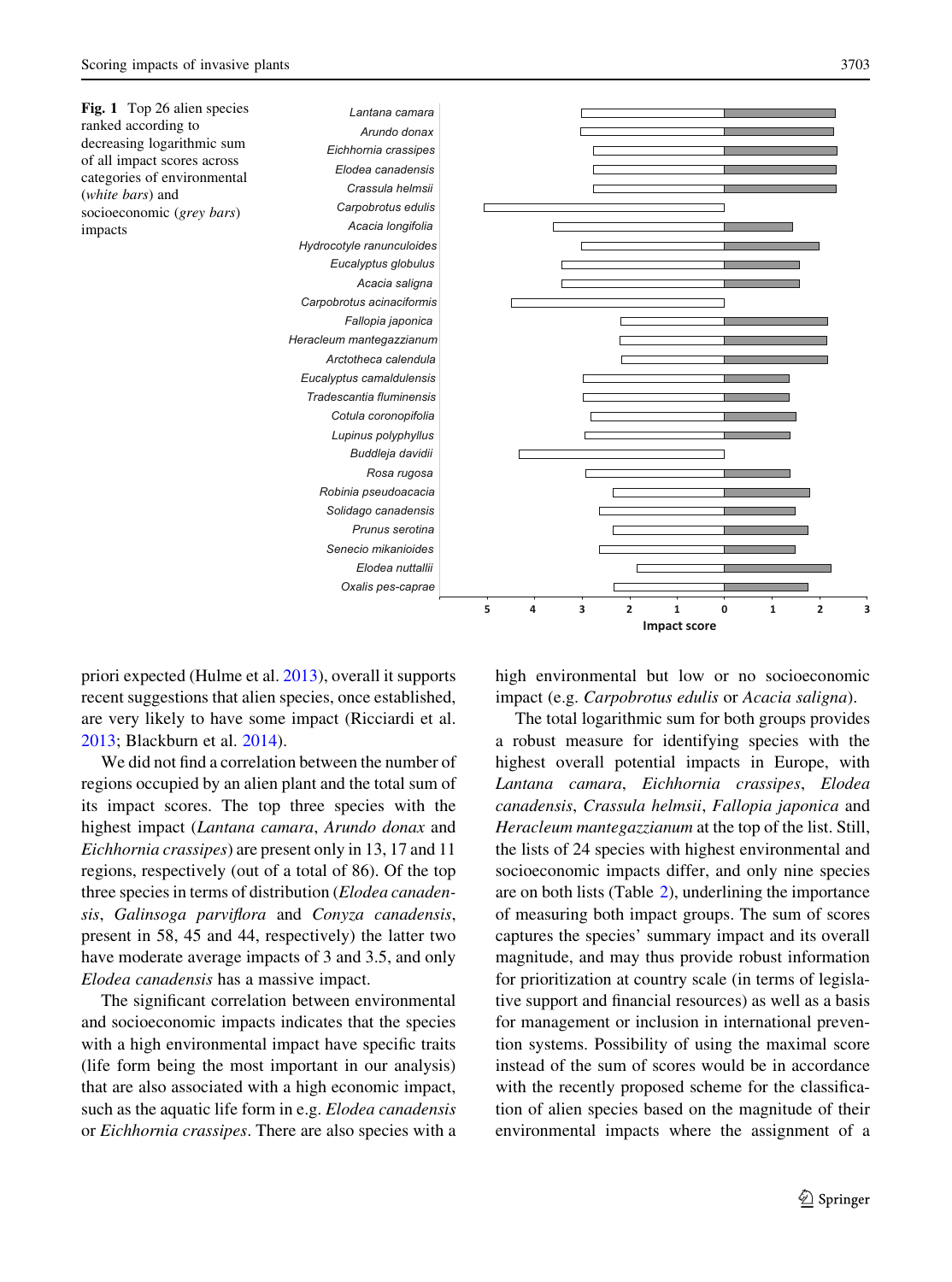<span id="page-7-0"></span>

Fig. 2 Mean impact (based on the logarithmic maximal scores per species) for categories of environmental (white bars) and socioeconomic (*grey bars*) impacts. The percentages of cases

species corresponds to the highest level of deleterious impact associated with any of the impact categories (Blackburn et al. [2014](#page-12-0)).

Using a GISS classification system to compare the results based on scoring with other existing information systems in Europe provides standardized and science based method for prioritizing management. For example, only six out of the 24 top species in terms of environmental impact are listed among the most harmful plant species in European protected areas (Pyšek et al.  $2013$ ). The comparison with harmful

(species) with recorded impacts (from species screened) is indicated above the bars

species in protected areas also shows that the GISS system is better at identifying a wider range of species than those based on personal or expert opinions.

### Potential and actual impacts

Our using GISS was motivated by the need for an information base for predicting the impacts of plant invasions in Europe. This information system can be used for risk assessment, where the potential impact of a species should be the most important basis for the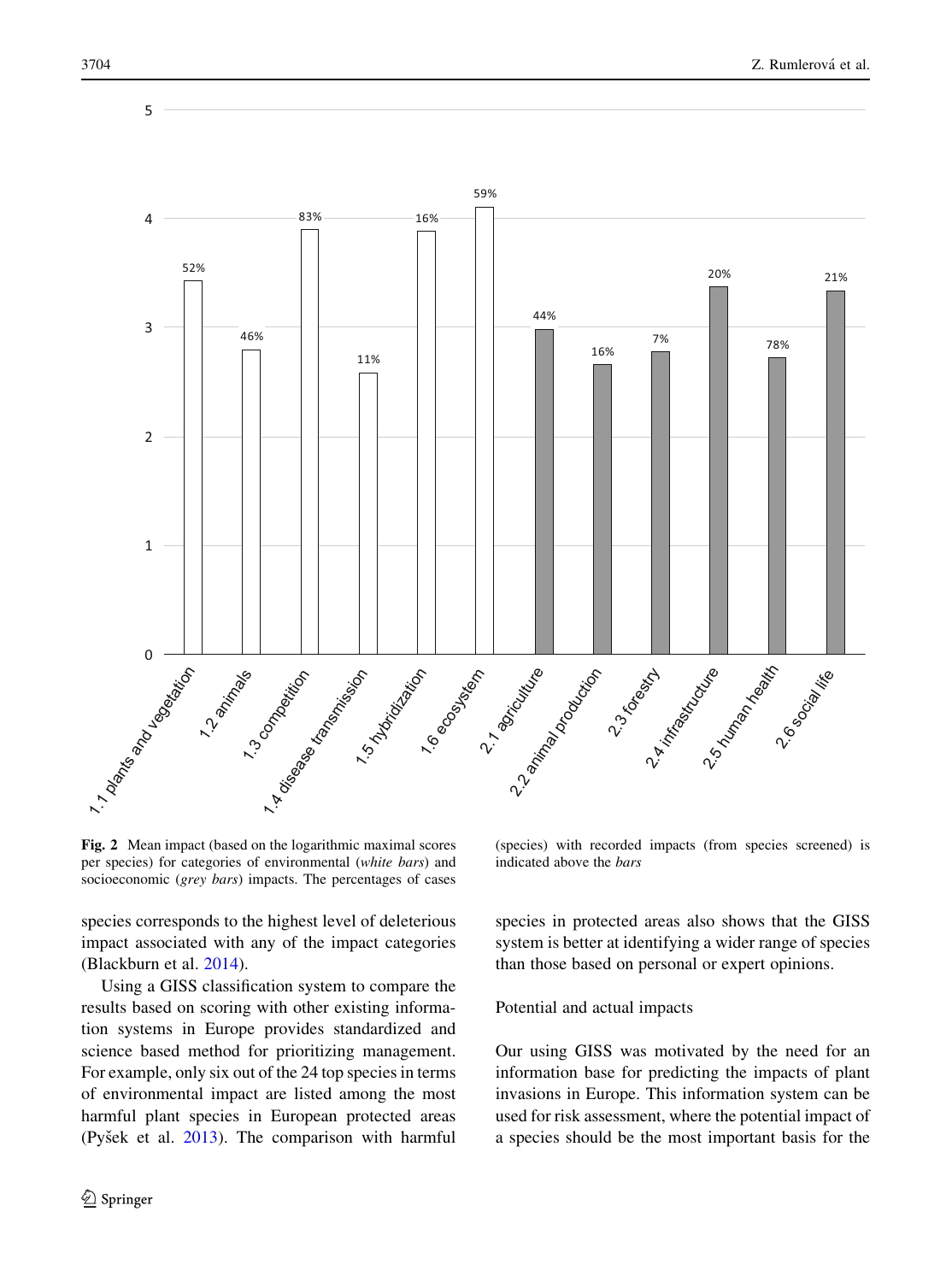<span id="page-8-0"></span>Fig. 3 Regression tree analysis of environmental (a) and socioeconomic (b) impact screened for 128 species of alien plants in Europe. For each split and node the average value of the maximum (logarithmic) scores of impacts, standard deviation and number of samples (species) is shown

Fig. 4 Comparison of environmental (a) and socioeconomic (**b**) impacts for 128 alien species of plants in terms of their life forms and based on sums of impacts. Significant (a)  $p < 0.01$ , differences are marked with different letters. Median, quantiles, minumum and maximum are shown



decision, for example for black listing or whether or not to allocate resources for its management (Pergl et al. [2016\)](#page-13-0). That impacts of plant invasions have been rigorously studied only in the last decade or so has two important consequences: the research still suffers from serious biases and information on the impacts of many species is not yet available (Pyšek et al.  $2012$ ; Hulme et al. [2013\)](#page-13-0). This lack of information means that there is not enough data to assess the impacts of the species studied specifically for Europe. It is thus currently necessary to use all the information available on the impacts of a species from throughout its invaded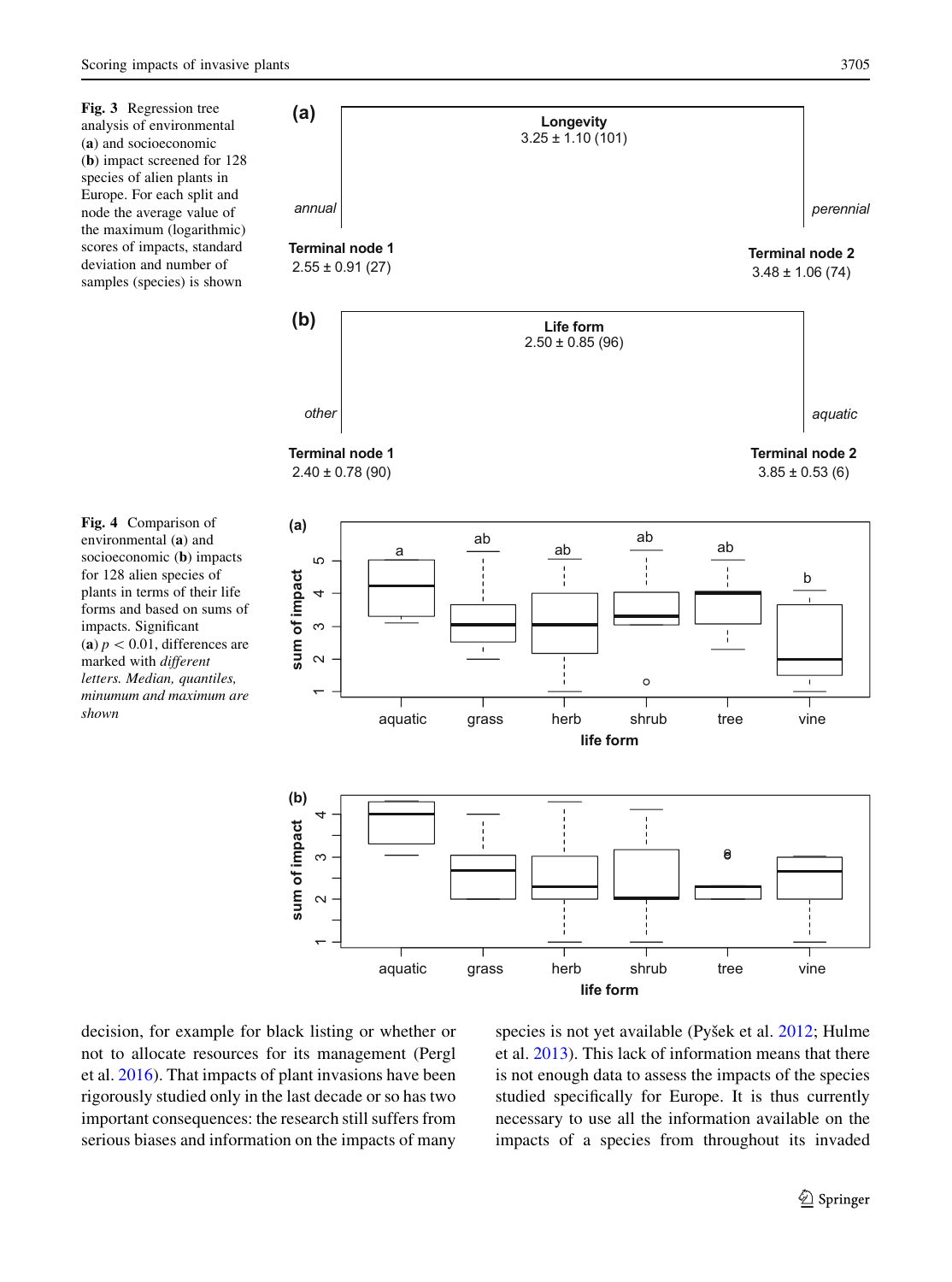| $\overline{\phantom{a}}$<br>ì<br>------<br>l                                                              |
|-----------------------------------------------------------------------------------------------------------|
| ă<br>١<br>I                                                                                               |
| l<br>Ï<br>ł<br>j<br>l                                                                                     |
|                                                                                                           |
|                                                                                                           |
|                                                                                                           |
| i<br>i                                                                                                    |
|                                                                                                           |
|                                                                                                           |
|                                                                                                           |
| í<br>ï<br>ï                                                                                               |
|                                                                                                           |
|                                                                                                           |
|                                                                                                           |
| ì                                                                                                         |
| J<br>ţ<br>ŧ<br>i<br>֚                                                                                     |
| i<br>١<br>֧֦֧֦֧֦֧֦֧֧֦֧֧֧֧֧֧֧֧֧֧֧֧֧֧֧֧֧֧֧֛֛֝֟֓֕֝֝֬֝֝֬֓֝֬֝֓֝֬֓֝֟֓֟֓֟֓֝֬֟֓֟֓֝֬֝֬֝֬֝֬֝֬֝֬֝֬֝֬֝֬֝֬֜֜<br>j<br>Í |
| $\frac{1}{2}$                                                                                             |
|                                                                                                           |
| u Jiru<br>Table 2<br>֚֚֕                                                                                  |

<span id="page-9-0"></span>

| Table 2                      |                    |                 |               |                 |                   | Alien species ranked according to decreasing sum (logarithmic) of values across environmental and socioeconomic impacts. Per. |                      |                 | $-$ perennial        |                   |                   |
|------------------------------|--------------------|-----------------|---------------|-----------------|-------------------|-------------------------------------------------------------------------------------------------------------------------------|----------------------|-----------------|----------------------|-------------------|-------------------|
| Environmental impact         |                    |                 |               |                 |                   | Socioeconomic impact                                                                                                          |                      |                 |                      |                   |                   |
| Species                      | Environ.<br>impact | impact<br>Total | form<br>Life  | No. of<br>Publ. | regions<br>No. of | Species                                                                                                                       | Socioecon.<br>impact | impact<br>Total | form<br>Life         | No. of<br>Publ.   | regions<br>No. of |
| Lantana camara               | 5.32               | 5.35            | Shrub         | 282             | 13                | Eichhornia crassipes                                                                                                          | 4.32                 | 5.05            | Aquatic              | 263               | $\equiv$          |
| Arundo donax                 | 5.30               | 5.32            | grass<br>Per. | 84              | 17                | Crassula helmsii                                                                                                              | 4.30                 | 5.05            | Aquatic              | $\circ$           | $\overline{17}$   |
| Carpobrotus edulis           | 5.08               | 5.08            | herb<br>Per.  | 48              | 22                | Elodea canadensis                                                                                                             | 4.30                 | 5.05            | Aquatic              | 69                | 58                |
| Eichhornia crassipes         | 5.05               | 5.12            | Aquatic       | 263             | $\Box$            | Lantana camara                                                                                                                | 4.11                 | 5.32            | Sh rub               | 282               | $\overline{13}$   |
| Elodea canadensis            | 5.05               | 5.12            | Aquatic       | 69              | 58                | Fallopia japonica                                                                                                             | 4.05                 | 4.08            | herb<br>Per.         | $\approx$         | 36                |
| Crassula helmsii             | 5.05               | 5.12            | Aquatic       | $\circ$         | 17                | Arctotheca calendula                                                                                                          | 4.05                 | 4.04            | herb<br>Ann.         | 23                | 14                |
| Acacia longifolia            | 5.04               | 5.04            | Tree          | $\overline{7}$  | $\overline{10}$   | $m$ antegazzianum<br>Heracleum                                                                                                | 4.01                 | 4.08            | herb<br>Per.         | 87                | 25                |
| Eucalyptus globulus          | 5.01               | 5.01            | Tree          | 104             | 13                | Arundo donax                                                                                                                  | 4.00                 | 5.30            | $\rm{grass}$<br>Per. | 84                | $\overline{17}$   |
| ranunculoides<br>Hydrocotyle | 5.01               | 5.02            | Aquatic       | $\overline{17}$ | 12                | Elodea nuttallii                                                                                                              | 4.00                 | 3.32            | Aquatic              | $\frac{1}{4}$     | 26                |
| Acacia saligna               | 5.01               | 5.01            | Tree          | $\overline{7}$  | 15                | Abutilon theophrasti                                                                                                          | 4.00                 | None            | herb<br>Ann.         | 594               | 34                |
| acinaciformis<br>Carpobrotus | 4.49               | 4.49            | herb<br>Per.  | 4               | $\overline{4}$    | artemisiifolia<br>Ambrosia                                                                                                    | 3.32                 | 3.48            | herb<br>Ann.         | 301               | 33                |
| camaldulensis<br>Eucalyptus  | 4.34               | 4.34            | $_{\rm Tree}$ | 77              | $\Box$            | Conyza canadensis                                                                                                             | 3.32                 | 3.08            | herb<br>Ann.         | 205               | $\frac{4}{4}$     |
| fluminensis<br>Tradescantia  | 4.34               | 4.34            | herb<br>Per.  | 18              | 15                | Cyperus eragrostis                                                                                                            | 3.32                 | 3.00            | grass<br>Per.        | $\mathbf{\Omega}$ | $\Omega$          |
| Cotula coronopifolia         | 4.32               | 4.33            | herb<br>Per.  |                 | $\overline{24}$   | Ricinu s communis                                                                                                             | 3.32                 | 2.30            | herb<br>Ann.         | 76                | 33                |
| Lupinus polyphyllus          | 4.32               | 4.32            | herb<br>Per.  | $\overline{16}$ | $30\,$            | ranunculoides<br>Hydrocotyle                                                                                                  | 3.30                 | 5.01            | Aquatic              | 17                | 12                |
| Buddleja davidii             | 4.32               | 4.32            | Shrub         | 27              | 23                | Ambrosia trifida                                                                                                              | 3.30                 | 3.33            | herb<br>Ann.         | $\overline{7}$    | 25                |
| Rosa rugosa                  | 4.31               | 4.31            | Shrub         | 22              | 28                | Opuntia maxima                                                                                                                | 3.30                 | 3.32            | Shrub                | 4                 | $\overline{10}$   |
| Solidago canadensis          | 4.11               | 4.12            | herb<br>Per.  | 81              | 36                | Robinia pseudoacacia                                                                                                          | 3.11                 | 4.08            | Tree                 | 103               | 42                |
| Senecio mikanioides          | 4.11               | 4.12            | Vine          | $\mathbf{c}$    | 12                | Datura stramonium                                                                                                             | 3.08                 | 3.04            | herb<br>Ann.         | 201               | $\frac{1}{4}$     |

 $\underline{\textcircled{\tiny 2}}$  Springer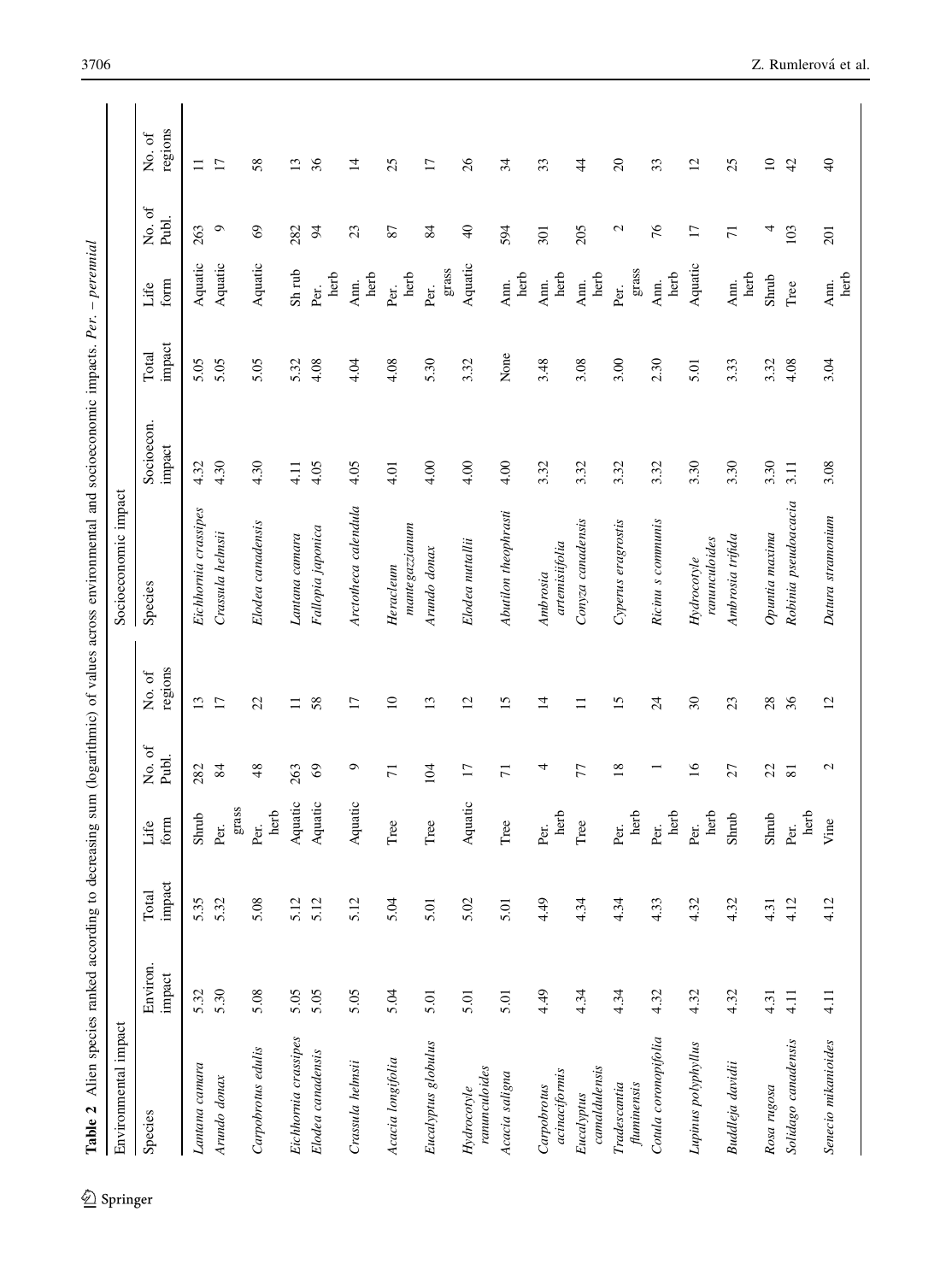| Environmental impact               |                    |                 |              |                 |                   | Socioeconomic impact                                                                                                                                                                                                                                                                                                                                                                                                                                                                                 |                      |                        |                    |                 |                   |
|------------------------------------|--------------------|-----------------|--------------|-----------------|-------------------|------------------------------------------------------------------------------------------------------------------------------------------------------------------------------------------------------------------------------------------------------------------------------------------------------------------------------------------------------------------------------------------------------------------------------------------------------------------------------------------------------|----------------------|------------------------|--------------------|-----------------|-------------------|
| Species                            | Environ.<br>impact | impact<br>Total | form<br>Life | No. of<br>Publ. | regions<br>No. of | Species                                                                                                                                                                                                                                                                                                                                                                                                                                                                                              | Socioecon.<br>impact | impact<br><b>Lotal</b> | form<br>£.<br>Life | No. of<br>Publ. | regions<br>No. of |
| $m$ anteg $a$ zzaanum<br>Heracleum | 4.08               | 4.35            | herb<br>Per. | 87              | 25                | Paspalum distichum                                                                                                                                                                                                                                                                                                                                                                                                                                                                                   | 3.05                 | 3.05                   | grass<br>Per.      | $\frac{8}{2}$   | 26                |
| Fallopia japonica                  | 4.08               | 4.37            | herb<br>Per. | $\overline{6}$  | 36                | Prunus serotina                                                                                                                                                                                                                                                                                                                                                                                                                                                                                      | 3.04                 | 4.08                   | Tree               | 86              | $\overline{24}$   |
| Prunus serotina                    | 4.08               | 12              | Tree         | 86              | $\overline{24}$   | Oxalis pes-caprae                                                                                                                                                                                                                                                                                                                                                                                                                                                                                    | 3.O4                 | 4.05                   | herb<br>Per.       | 39              | 22                |
| Robinia pseudoacacia 4.08          |                    | 4.12            | Tree         | 103             | 42                | Lagarosiphon major                                                                                                                                                                                                                                                                                                                                                                                                                                                                                   | 3.04                 | 3.48                   | Aquatic            | 30              | 4                 |
| Myriophyllum<br>aquaticum          | 4.05               | 4.05            | herb<br>Per. | $\frac{4}{4}$   |                   | Amorpha fruticosa                                                                                                                                                                                                                                                                                                                                                                                                                                                                                    | 3.04                 | 3.04                   | Shrub              | $\frac{6}{1}$   | □                 |
|                                    |                    |                 |              |                 |                   | Within the same impact value, species are ranked based on the total sums of impacts (total impact). To make the data in the table comparable with ranking in Fig. 1, the same<br>number of top 24 species are shown. Also shown are the life form, research intensity expressed as the number of publications dealing with the species identified by WoS search<br>(No. of publ.), and number of regions in Europe in which the species is reported to occur in the DAISIE database (No. of regions) |                      |                        |                    |                 |                   |

Table 2 continued

continued

range. However, using information from throughout the invaded ranges to score the impact must be done with caution because species invade different communities with different environmental conditions, which will affect the magnitude and type of impact of these species; such differences can be inferred from comparing studies on the impact of the same species from different environments (Greenwood and Kuhn  $2013$ ; Rückli et al.  $2013$ ). In general terms, this phenomenon has been demonstrated by Brewer and Bailey ([2014\)](#page-12-0) who investigated differential impacts within and among multiple alien species in relation to invaded communities and associated environmental conditions. These authors found that the impacts were more likely to be associated with undisturbed rather than disturbed habitats, and were greater in habitats with low soil fertility.

Bearing these issues in mind and the fact that we considered the highest impact recorded (as suggested by Blackburn et al. [2014\)](#page-12-0) when there were multiple reports in the literature from different regions, the impacts summarized in this study need to be considered as 'potential'. Such an approach, based on information on impact from the whole of the invaded range of a species rather than only Europe, has another large-scale implication; the results are valid not only for Europe but also globally. Using data from the whole alien distribution range also helps to overcome the problem of the lack of information for specific regions; Europe in our case. The rather scarce data for the scored species from Europe alone also prevented us from rigorously comparing the impact scores for Europe with those in other parts of invaded ranges of the species studied.

When inferring the 'actual' impact from the 'potential' impact quantified by this scoring system, one needs to take into account the distribution and abundance of the species (Nentwig et al. [2010\)](#page-13-0) and consider the fact that alien plant impacts are shaped by environmental conditions and cannot be assumed to be similar across an entire species range (Hulme et al. [2014\)](#page-13-0). This is illustrated by Lantana camara, the species with the highest sum of scores in our database. The high impact score for this species is mainly due to studies conducted in Australia, where it is widely distributed and among the most serious invaders of this continent (Bhagwat et al. [2012\)](#page-12-0) but in Europe it has a high impact only in the Mediterranean region [\(http://www.europe-aliens.org](http://www.europe-aliens.org)), to which it is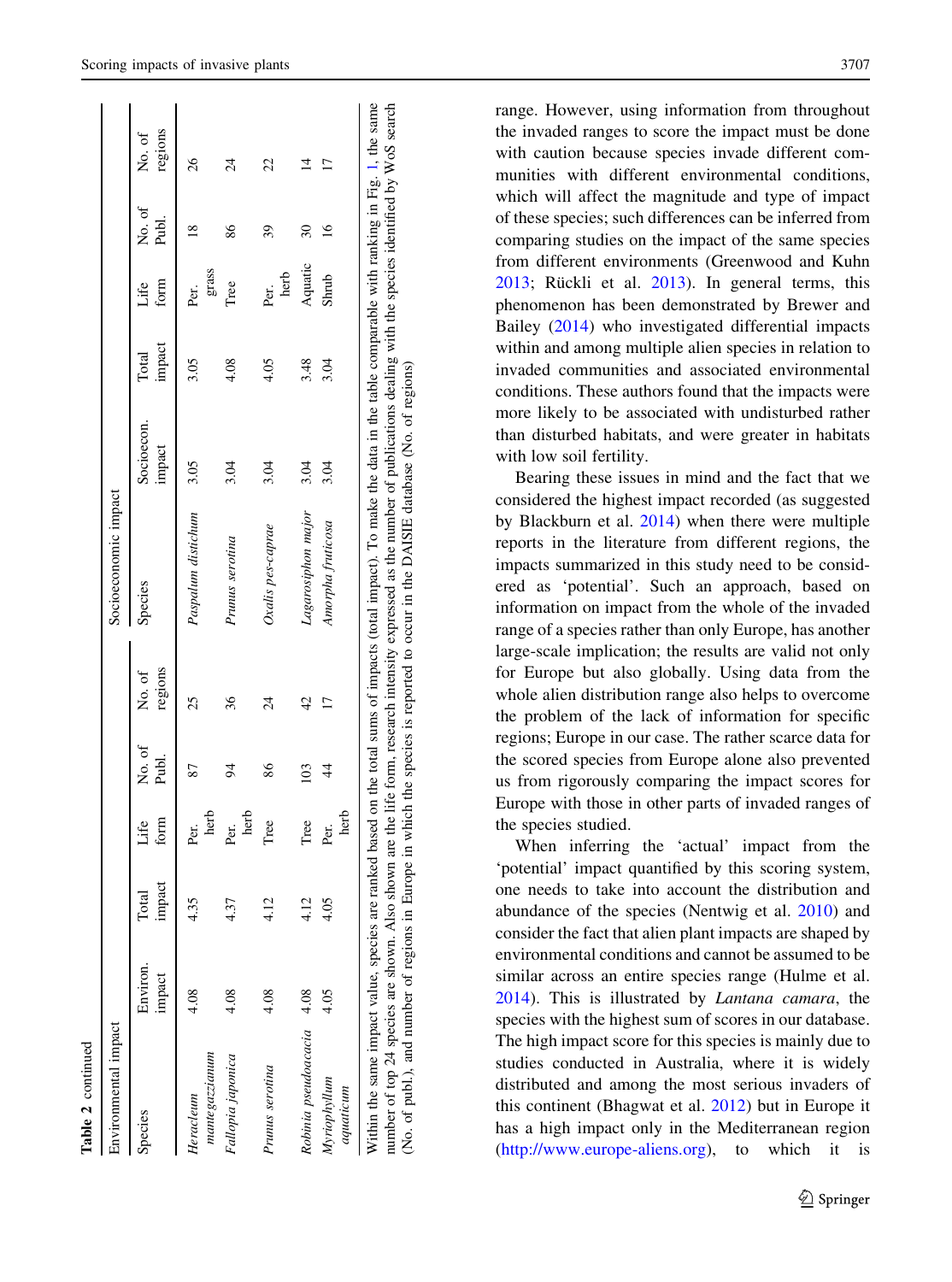confined. Possibly the species has not spread into other parts of Europe due to climatic constraints. Thus, despite its high score, it is not potentially the most dangerous species in Europe other than in a few Mediterranean countries, but may become more dangerous in the future within a climate change scenario.

#### Species traits and mechanisms of impact

Globally, some species traits, namely life form, height and type of pollination, are related to the probability that a species will have a significant impact in areas it invades (Pyšek et al. [2012](#page-14-0)). Our results also indicate that in terms of biological traits the severity of the impacts of alien plants in Europe can be linked to their life form and life history: perennial plants are more likely to have stronger environmental impacts than annual species. The positive effect of the invader's longevity could be associated with the greater likelihood of perennial species, including trees and shrubs, to exert a long-term impact in areas they invade. Different life histories of aliens (perennial vs. annual) and the magnitude of their impacts need to be considered when drawing conclusions. For example, invasive perennial plants replacing native annuals might have an impact of different magnitude as succession proceeds, compared to annual invasive plants replacing native annuals. Strong impacts, both environmental and socioeconomic, are associated with an aquatic life form. Aquatic ecosystems are specific in that every change in environmental conditions, e.g. shading of water surface, can severely impact other water organisms (Dodds [2002](#page-12-0)). The socioeconomic impact of aquatic plants is mainly on human infrastructures, where they compromise dams, reservoirs and river channels, which result in great economic losses (e.g. Oreska and Aldridge [2010\)](#page-13-0). The awareness of the high impacts of aquatic alien species (see also Brundu 2015) is reflected in the efforts of e.g. EPPO, who provide lists of species prioritized for eradication, which include several aquatic invaders [\(https://www.](https://www.eppo.int/INVASIVE_PLANTS/ias_lists.htm%23A1A2Lists) [eppo.int/INVASIVE\\_PLANTS/ias\\_lists.htm#A1A2](https://www.eppo.int/INVASIVE_PLANTS/ias_lists.htm%23A1A2Lists) [Lists](https://www.eppo.int/INVASIVE_PLANTS/ias_lists.htm%23A1A2Lists)).

This study provides some insights into the mechanisms by which plant species impact an invaded ecosystem. The most common mechanism is competition, which was recorded in 75 % of the cases studied and commonly occurs between alien and native species (e.g., Daehler [2003\)](#page-12-0). Competition between alien and native species underlie changes in plant communities and/or ecosystem functioning, such as decreases in species diversity or changes in ecosystem production (Levine et al. [2003](#page-13-0); Liao et al. [2008](#page-13-0)). Among other mechanisms known to have an impact, hybridization is quite common between some alien and native plants (Daehler and Carino [2001\)](#page-12-0), and can increase a species' invasiveness (Vilà et al. [2000](#page-14-0)), but this is only reported for 13 alien species. Our data, however, do not allow us to distinguish whether hybridization between alien and native plants is understudied, or its existence does not automatically mean that native species are seriously impacted.

#### Conclusion

The use in this study of GISS, which was previously applied to various groups of alien organisms in Europe (Kumschick and Nentwig [2010](#page-13-0); Nentwig et al. [2010](#page-13-0); Kumschick et al. [2012](#page-13-0), [2015a,](#page-13-0) [b;](#page-13-0) Vaes-Petignat and Nentwig [2014\)](#page-14-0), indicates that it can also be used to rigorously assess the impacts of plants. Extending the assessment to plants, the most numerous taxonomic group with alien organisms in Europe (Lambdon et al. [2008;](#page-13-0) DAISIE [2009;](#page-12-0) van Kleunen et al. [2015\)](#page-14-0), is an important step towards providing managers and policymakers with a robust tool for identifying and prioritizing species for allocating resources for prevention and control. In this study we scored the impacts of widespread alien species of plants in Europe, which provides information that can be used in risk assessments of problematic species. Rigorous risk assessments are a necessary prerequisite for correctly implementing the recently approved regulation on invasive alien species in the European Union (Official Journal of the European Union on November 4th, issue L 317/35, Regulation 1143/2014; Genovesi et al. [2015](#page-12-0)). The scoring system used in this study (Nentwig et al. [2016](#page-13-0)), and other schemes currently being developed such as EICAT (Blackburn et al. [2014;](#page-12-0) Hawkins et al. [2015](#page-13-0)) can, however, be used as an early warning tool, by focusing on species that have a high potential impact but are not yet widespread in Europe because they arrived only recently or are restricted in their distribution by factors, such as climate, which may change in the future.

A further step in applying the GISS scheme could be to use less widespread species, or those that are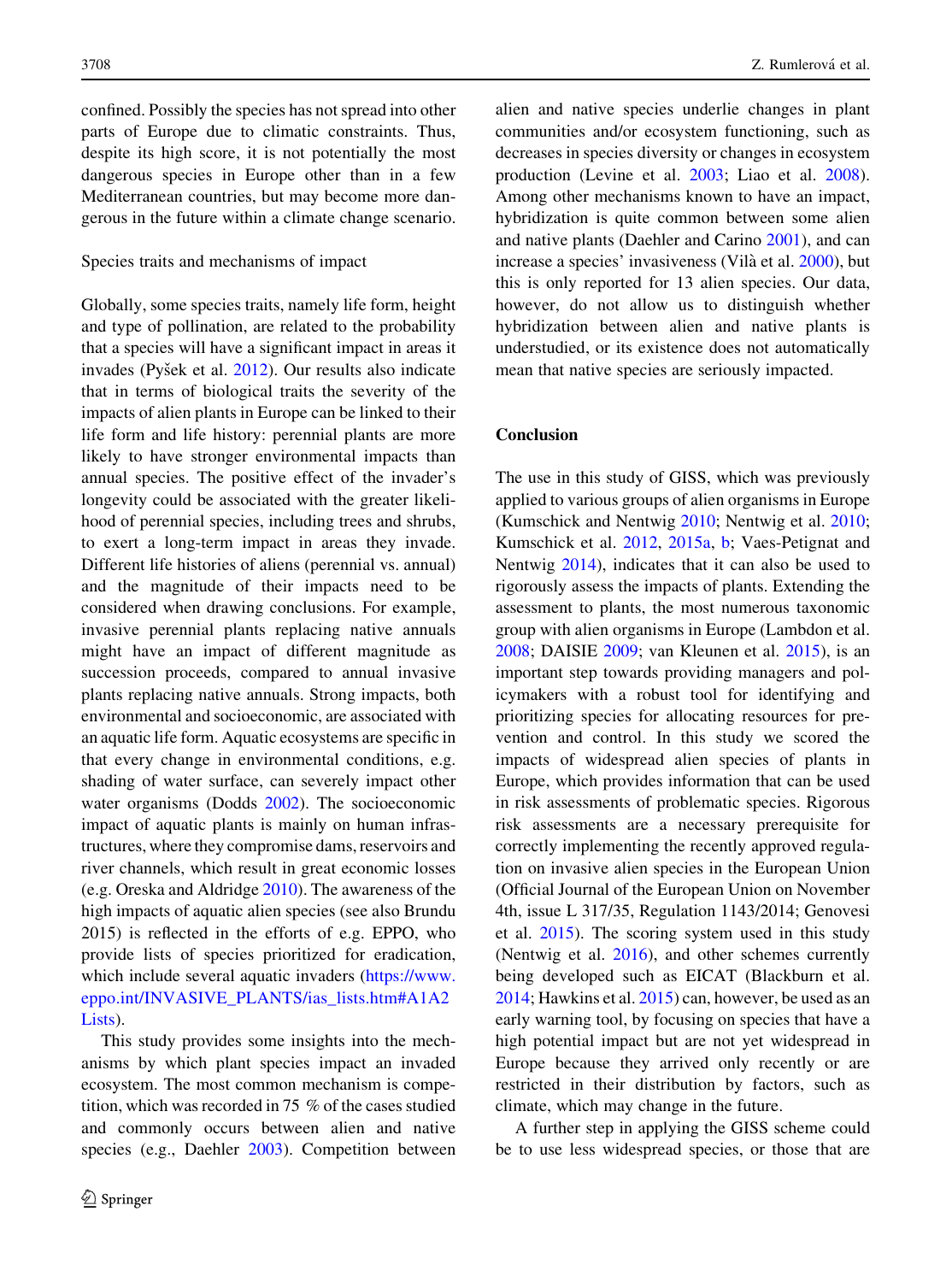<span id="page-12-0"></span>important only regionally, to assess their impact scores at a spatial scale that is most relevant for management. Assessing species by their impact categories, which are specific mechanisms for generating impacts, facilitates more flexible management. By obtaining more definite information on the type of impact an invasive species is likely to have, management authorities can scale their response to the variation in impact severity and specificity, depending on local environmental conditions. GISS can be applied regionally simply by considering only those species that occur (or could arrive) in a given country or region. For management it is important to remember that impact is context-dependent and when decisions are made at a regional scale, they need to be based on information that relates to that scale. For particular species, the general patterns can be then verified, and regionally specific patterns identified, on a national scale.

Acknowledgments The study was funded by Project No. 14-36079G Centre of Excellence PLADIAS (Czech Science Foundation), long-term research development project RVO 67985939 (The Czech Academy of Sciences), P504/11/1028 from the Czech Science Foundation, and Praemium Academiae award from The Czech Academy of Sciences to PP. MV was funded through the Severo Ochoa Program for Centers of Excellence in  $R + D + I$  (SEV-2012-0262). This study contributes to COST Action TD1209. We thank Tony Dixon and Christina Alba for improving our English. The editor of the paper and the anonymous reviewers are acknowledged for valuable comments to a previous version of the manuscript.

## References

- Barney JN, Tekiela DR, Dollete ES, Tomasek BJ (2013) What is the 'real' impact of invasive plant species? Front Ecol Environ 11:322–329
- Barney JN, Tekiela DR, Barrios-Garcia MN, Dimarco RD, Hufbauer RA, Leipzig-Scott P, Nuñez MA, Pauchard A, Pyšek P, Vítková M, Maxwell BD (2015) Global Invader Impact Network (GIIN): towards standardized evaluation of the ecological impacts of invasive plants. Ecol Evol 5:2878–2889. doi[:10.1002/ece3.1551](http://dx.doi.org/10.1002/ece3.1551)
- Bhagwat SA, Breman E, Thekaekara T, Thornton TF, Willis KJ (2012) A Battle lost? Report on two centuries of invasion and management of Lantana camara L. in Australia, India and South Africa. PLoS ONE 7:e32407
- Blackburn TM, Essl F, Evans T, Hulme PE, Jeschke JM, Kühn I, Kumschick S, Marková Z, Mrugała A, Nentwig W, Pergl J, Pyšek P, Rabitsch W, Ricciardi A, Richardson DM, Sendek A, Vila` M, Wilson JRU, Winter M, Genovesi P, Bacher S (2014) A unified classification of alien species based on the

magnitude of their environmental impacts. PLoS Biol 12:e1001850

- Bossard CC, Randall JM, Hoshovsky MC (2000) Invasive plants of California's wildlands. University of California Press, Berkeley
- Breiman L, Friedman JH, Olshen RA, Stone CG (1984) Classification and regression trees. Wadsworth International Group, Belmont
- Brewer JS, Bailey WC (2014) Competitive effects of non-native plants are lowest in native plant communities that are most vulnerable to invasion. Plant Ecol 215:821–832
- Brundu G, Brock J, Camarda I, Child L, Wade M (eds) (2001) Plant invasions: species ecology and ecosystem management. Backhuys Publishers, Leiden
- Byers JE, Reichard S, Smith CS, Parker IM, Randall JM, Lonsdale WM, Atkinson IAE, Seasted T, Chornesky E, Hayes D, Williamson M (2002) Directing research to reduce the impacts of nonindigenous species. Conserv Biol 16:630–640
- Crawley MJ (2007) The R book. Wiley, Chichester
- Daehler CC (2003) Performance comparisons of co-occurring native and alien invasive plants: implications for conservation and restoration. Annu Rev Ecol Evol Syst 34:183–211
- Daehler CC, Carino D (2001) Hybridization between native and alien plants and its consequences. In: Lockwood JL, McKinney M (eds) Biotic homogenization. Kluwer Academic/Plenum Publishing, New York, pp 81–102
- DAISIE (2009) Handbook of alien species in Europe. Springer, Berlin
- De'ath G, Fabricius KE (2000) Classification and regression trees: a powerful yet simple technique for ecological data analysis. Ecology 81:3178–3192
- Dodds WK (2002) Freshwater ecology: concepts and environmental applications of limnology. Elsevier, Amsterdam
- Dufour-Dror J-M (2012) Alien invasive plants in Israel. The Middle East Nature Conservation Promotion Association, Jerusalem
- Essl F, Dullinger S, Rabitsch W, Hulme PE, Hülber K, Jarošík V, Kleinbauer I, Krausmann F, Kühn I, Nentwig W, Vilà M, Genovesi P, Gherardi F, Desprez-Lousteau M-L, Roques A, Pyšek P (2011a) Socioeconomic legacy yields an invasion debt. Proc Natl Acad Sci USA 108:203–207
- Essl F, Nehring S, Klingenstein F, Nowack C, Rabitsch W (2011b) Review of risk assessment systems of IAS in Europe and introducing the German–Austrian black list information system (GABLIS). J Nat Conserv 19:339–350
- Fried G (2012) Guide des plantes invasives. Belin, Paris
- Gaertner M, Breeyen AD, Hui C, Richardson DM (2009) Impacts of alien plant invasions on species richness in Mediterranean-type ecosystems: a meta-analysis. Progr Phys Geogr 33:319–338
- Gaertner M, Biggs R, Te Beest M, Hui C, Molofsky J, Richardson DM (2014) Invasive plants as drivers of regime shifts: identifying high priority invaders that alter feedback relationships. Divers Distrib 20:733–744
- Genovesi P, Carboneras C, Vila` M, Walton P (2015) EU adopts innovative legislation on invasive species: a step towards a global response to biological invasions? Biol Invasions 17:1307–1311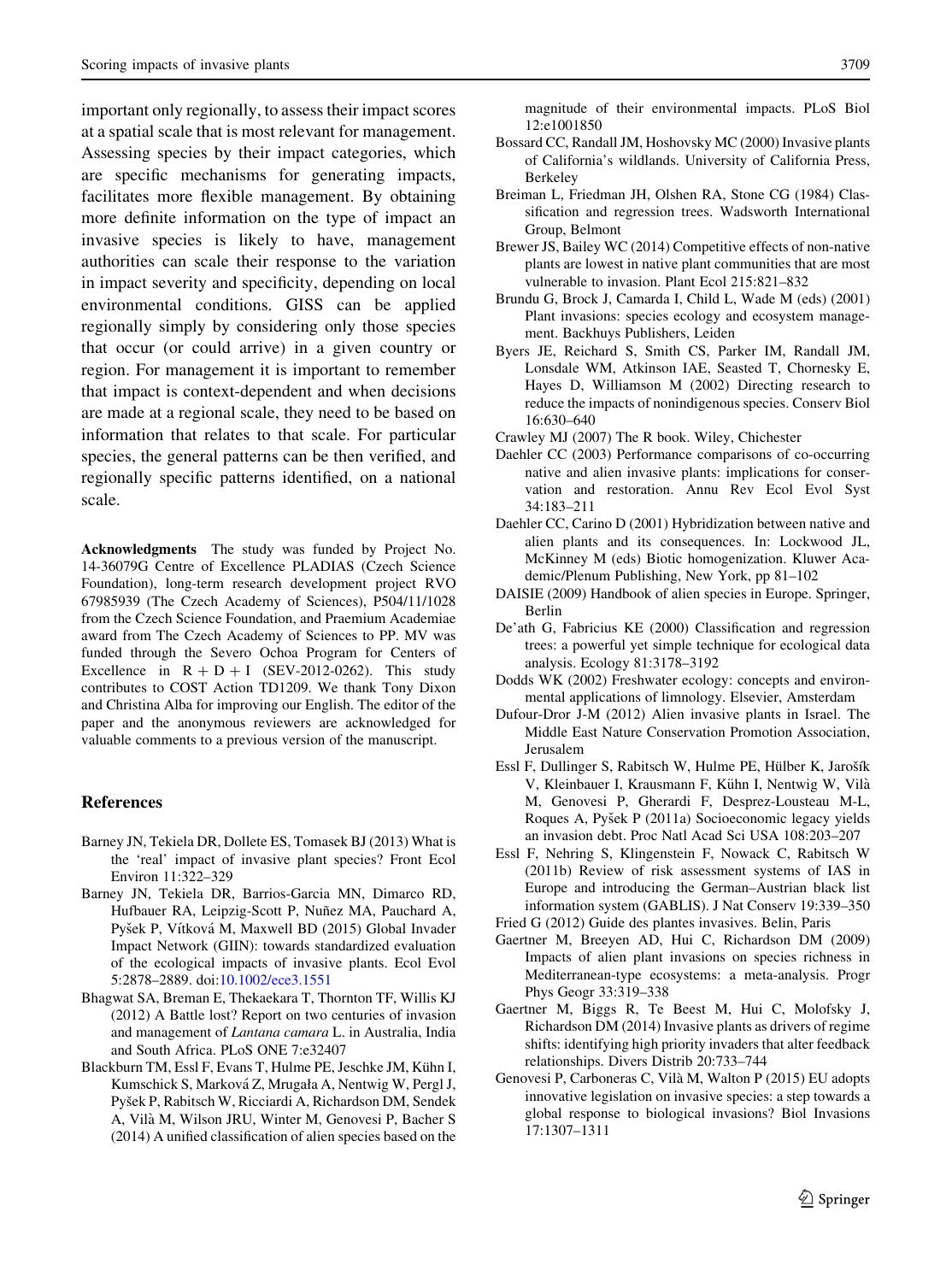- <span id="page-13-0"></span>Greenwood P, Kuhn NJ (2013) Does the invasive plant, Impatiens glandulifera, promote soil erosion along the riparian zone? An investigation on a small watercourse in Northwest Switzerland. J Soils Sedim 14:637–650
- Hawkins CL, Bacher S, Essl F, Hulme PE, Jeschke JM, Kühn I, Kumschick S, Nentwig W, Pergl J, Pyšek P, Rabitsch W, Richardson DM, Vila` M, Wilson JRU, Genovesi P, Blackburn TM (2015) Framework and guidelines for implementing the proposed IUCN Environmental Impact Classification for Alien Taxa (EICAT). Divers Distrib 21:1360–1363
- Hejda M (2013) Do species differ in their ability to coexist with the dominant alien Lupinus polyphyllus? A comparison between two distinct invaded ranges and a native range. NeoBiota 17:39–55
- Hulme PE, Pyšek P, Nentwig W, Vilà M (2009) Will threat of biological invasions unite the European Union? Science 324:40–41
- Hulme PE, Pyšek P, Jarošík V, Pergl J, Schaffner U, Vilà M (2013) Bias and error in current knowledge of plant invasions impacts. Trends Ecol Evol 28:212–218
- Hulme PE, Pyšek P, Pergl J, Jarošík V, Schaffner U, Vilà M (2014) Greater focus needed on alien plant impacts in protected areas. Conserv Lett 7:459–466
- Jeschke J, Bacher B, Blackburn TM, Dick JTA, Essl F, Evans T, Gaertner M, Hulme PE, Kühn I, Mrugala A, Pergl J, Pyšek P, Rabitsch W, Ricciardi A, Richardson DM, Sendek A, Vila` M, Winter M, Kumschick S (2014) Defining the impact of non-native species: resolving disparity through greater clarity. Conserv Biol 28:1188–1194
- Kettunen M, Genovesi P, Gollasch S, Pagad S, Starfinger U, ten Brink P, Shine C (2009) Technical support to EU strategy on Invasive Species (IAS): assessment of the impacts of IAS in Europe and the EU (final module report for the European Commission). Institute for European Environmental Policy, Brussels
- Klotz S, Kühn I, Durka W (2002) BIOLFLOR: Eine Datenbank mit biologisch-ökologischen Merkmalen zur Flora von Deutschland. Schriftenr Vegetationsk 38:1–334
- Kumschick S, Nentwig W (2010) Some alien birds have as severe an impact as the most effectual alien mammals in Europe. Biol Conserv 143:2757–2762
- Kumschick S, Richardson DM (2013) Species-based risk assessments for biological invasions: advances and challenges. Divers Distrib 19:1095–1105
- Kumschick S, Bacher S, Dawson W, Heikkila¨ J, Sendek A, Pluess T, Robinson TB, Kühn I (2012) A conceptual framework for prioritization of invasive alien species for management according to their impact. NeoBiota 15:69–100
- Kumschick S, Bacher S, Blackburn TM (2013) What determines the impact of alien birds and mammals in Europe? Biol Invasions 15:785–797
- Kumschick S, Bacher S, Evans T, Marková Z, Pergl J, Pyšek P, Vaes-Petignat S, van der Veer G, Vila` M, Nentwig W (2015a) Comparing impacts of alien plants and animals using a standard scoring system. J Appl Ecol 52:552–561
- Kumschick S, Gaertner M, Vilà M, Essl F, Jeschke JM, Pyšek P, Ricciardi A, Bacher S, Blackburn TM, Dick JTA, Evans T, Hulme PE, Kühn I, Mrugała A, Pergl J, Rabitsch W, Richardson DM, Sendek A, Winter M (2015b) Ecological

impacts of alien species: quantification, scope, caveats and recommendations. Bioscience 65:55–63

- Lamarque LJ, Delzon S, Sloan MH et al (2012) Biogeographical contrasts to assess local and regional patterns of invasion: a case study with two reciprocally introduced exotic maple trees. Ecography 35:803–810
- Lambdon PW, Pyšek P, Basnou C, Hejda M, Arianoutsou M, Essl F, Jarošík V, Pergl J, Winter M, Anastasiu P, Andriopoulos P, Bazos I, Brundu G, Celesti-Grapow L, Chassot P, Delipetrou P, Josefsson M, Kark S, Klotz S, Kokkoris Y, Kühn I, Marchante H, Perglová I, Pino J, Vila` M, Zikos A, Roy D, Hulme PE (2008) Alien flora of Europe: species diversity, temporal trends, geographical patterns and research needs. Preslia 80: 101–149
- Leung B, Roura-Pascual N, Bacher S, Heikkilä J, Brotons L, Burgman MA, Dehnen-Schmutz K, Essl F, Hulme PE, Richardson DM, Sol D, Vilà M, Rejmánek M (2012) TEASIng apart alien species risk assessments: a framework for best practices. Ecol Lett 15:1475–1493
- Levine JM, Vilà M, D'Antonio CM, Dukes JS, Grigulis K, Lavorel S (2003) Mechanisms underlying the impacts of exotic plant invasions. Proc R Soc Lond B Biol Sci 270:775–781
- Liao C, Peng R, Luo Y, Zhou X, Wu X, Fang C, Chen J, Li B (2008) Altered ecosystem carbon and nitrogen cycles by plant invasion: a meta-analysis. New Phytol 177:706–714
- Nentwig W, Kühnel E, Bacher S (2010) A generic impactscoring system applied to alien mammals in Europe. Conserv Biol 24:302–311
- Nentwig W, Bacher S, Pyšek P, Vilà M, Kumschick S (2016) The Generic Impact Scoring System (GISS): a standardized tool to quantify the impacts of alien species. Environ Monit Assess 188:315
- Oreska MPJ, Aldridge DC (2010) Estimating the financial costs of freshwater invasive species in Great Britain: a standardized approach to invasive species costing. Biol Invasions 13:305–319
- Parker JD, Torchin ME, Hufbauer RA, Lemoine NP, Alba C, Blumenthal DM, Bossdorf O, Byers JE, Dunn AM, Heckman RW, Hejda M, Jarošík V, Kanarek AR, Martin LB, Perkins SE, Pyšek P, Schierenbeck K, Schlöder C, van Klinken R, Vaughn KJ, Williams W, Wolfe LM (2013) Do invasive species perform better in their new ranges? Ecology 94:985–994. doi:[10.1890/12-1810.1](http://dx.doi.org/10.1890/12-1810.1)
- Pejchar L, Mooney HA (2009) Invasive species, ecosystem services and human well-being. Trends Ecol Evol 24:497–504
- Pergl J, Nentwig W, Winter M, Bacher S, Essl F, Genovesi P, Hulme PE, Jarošík V, Kühn I, Pyšek P, Roques A, Roy D, Vila` M, Roy H (2012) Progress on DAISIE: ALIEN species inventories in Europe updated. In: Abstracts, Neobiota 2012, 7th European conference on biological invasions, Pontevedra, Spain, 12–14 September 2012. GEIB Grupo Especialista en Invasiones Biológicas, Spain
- Pergl J, Sádlo J, Petrusek A, Laštůvka Z, Musil J, Perglová I, Šanda R, Šefrová H, Šíma J, Vohralík V, Pyšek P (2016) Black, Grey and Watch Lists of alien species in the Czech Republic based on environmental impacts and management strategy. NeoBiota 28:1–37